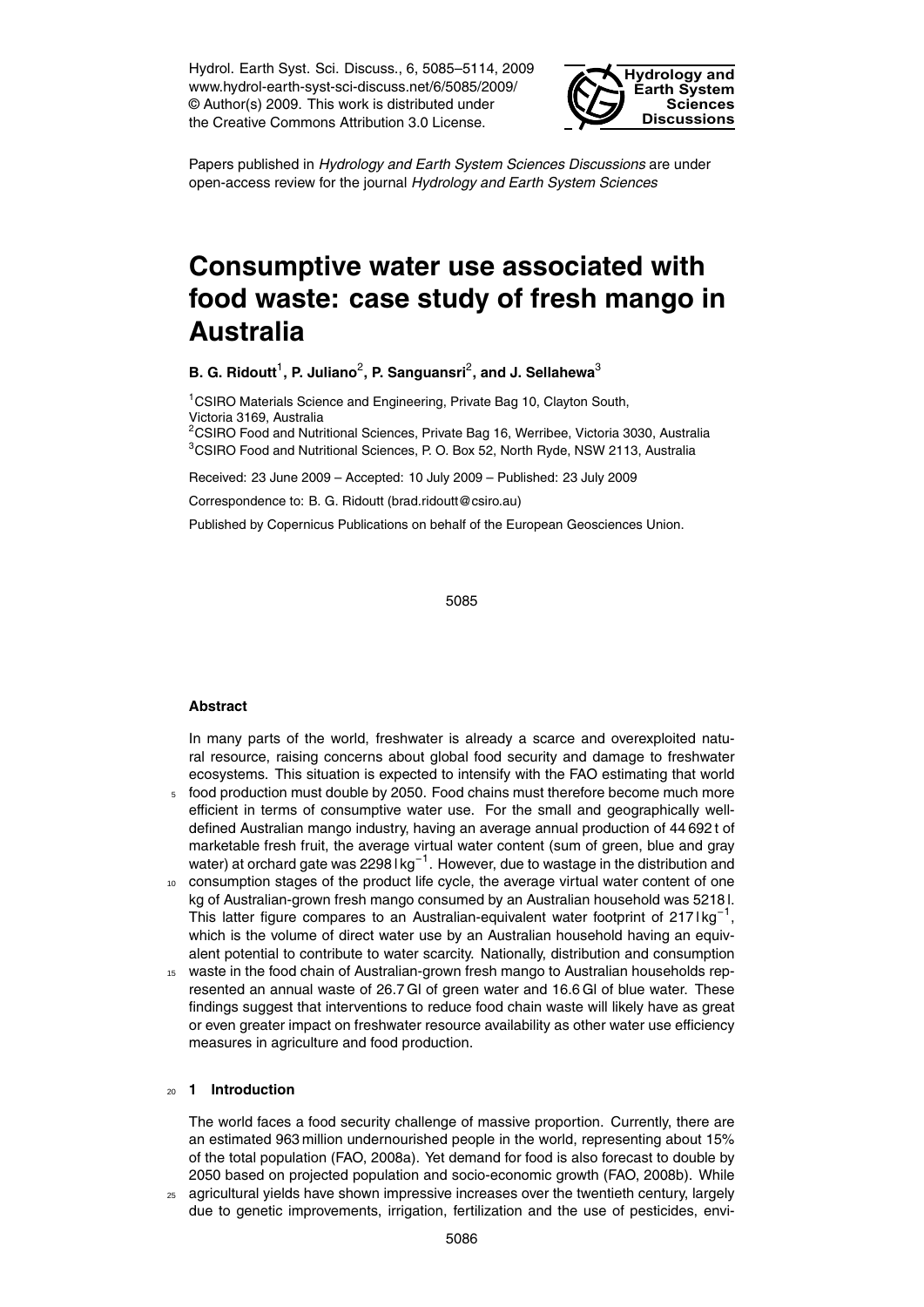ronmental sustainability has in many locations been compromised (Nellemann et al., 2009). One of the greatest constraints on current and future food production is the availability of freshwater, which is now a scarce and overexploited resource in many parts of the world (Bartram, 2008; Falkenmark, 2008). The Aral Sea tributaries, Chao

- <sup>5</sup> Phraya, Colorado, Ganges, Huai, Indus, Jordan, Lake Chad tributaries, Murray, Nile, Rio Grande and Yellow are among a growing list of rivers where consumptive water use by agriculture has reduced flows severely, in some cases causing flows to become intermittent in the lower reaches (Falkenmark and Lannerstad, 2005). The Punjab province of Pakistan, the Gujarat and Rajasthan states of India, and the North China
- 10 Plain are but a few of the major food producing regions where groundwater is being extracted at unsustainable rates (Falkenmark and Lannerstad, 2005). Consumptive water use refers to the removal of water from a local hydrological system, thereby rendering it unavailable for further use (Falkenmark and Lannerstad, 2005; Liu et al., 2009). That is, there is no verifiable return flow. Present consump-
- <sup>15</sup> tive water use for global food production has been estimated at between 16 950 and 18 600 km<sup>3</sup> yr<sup>-1</sup> (Rockström et al., 2007, 2009) consisting of around 35% green water consumption by rainfed croplands, 10% blue water consumption by irrigated croplands and 55% green water consumption by pastures. These results are broadly consistent with separate estimates of 3823 km $^3$  yr<sup>-1</sup> of consumptive water use for 17 major
- <sup>20</sup> crops representing 63% of global cropland area, with 81% being green water (Liu et al., 2009). Blue water is derived from surface and groundwater sources whereas green water is derived directly from natural rainfall over agricultural lands. These figures highlight the dominance of green water in current global food production, even though irrigation accounts for around 70% of all freshwater withdrawals (UNESCO-WWAP,
- $25$  2006). However, what is alarming from both a food security and environmental sustainability perspective is that at current rates of agricultural water use efficiency, an estimated additional 5700 km<sup>3</sup> yr<sup>-1</sup> of freshwater will be needed to meet the demand for food in 2050 (Rockström et al., 2009). Since the availability of additional blue water resources is limited, a range of strategies have been proposed for achieving future food

5087

security. These include the continued conversion of natural ecosystems to new agricultural lands to access greater volumes of green water, water productivity improvements in agriculture (i.e. so-called crop per drop improvements), shifting diets to minimise the consumption of animal products which have high consumptive water requirements,

<sup>5</sup> water saving through increasing trade in agricultural commodities, and reducing food chain losses (Rockström, 2003; Chapagain et al., 2006a; Yang et al., 2006; Lundqvist et al., 2007; Rockström and Barron, 2007; Rockström et al., 2007, 2009; Yang and Zehnder, 2007; Liu and Savenije, 2008; Liu et al., 2008; Nellemann et al., 2009). Regarding food chain losses, it is commonly believed that these are in the order of

<sup>10</sup> 30 to 50% between farm and fork (Henningsson et al., 2004; Kader, 2005; Bloom, 2007; Lundqvist et al., 2008; Meeusen and Hagelaar, 2008), although detailed characterisation is lacking in Australia (Morgan, 2009) and elsewhere. Substantial variation from one food chain to another is likely. Broadly speaking, a contrast exists between developing countries where losses tend to be high toward the beginning of the food

- 15 chain due to poor harvesting, storage and transport, and developed countries where losses in wholesaling, retailing and consumption often predominate (Lundqvist et al., 2008). This is due to the expectation by consumers in developed countries for produce in perfect condition and a tiny blemish or deviation from optimal ripeness can exclude a product from consumer consideration. In describing food waste, a distinction must
- <sup>20</sup> also be made between avoidable food waste, representing food that could have been eaten, and unavoidable food waste, representing bones, peel, pips and stones and the like which are generally inedible, but nonetheless may have other beneficial uses. Supply chain waste, from farm to consumer, naturally represents a cost to the firms

involved in terms of unrealised sales, excessive raw material usage and disposal costs <sup>25</sup> (Henningsson et al., 2004; Pagan and Prasad, 2007). However, the effort and expense associated with reducing waste does not always justify the necessary investments when viewed from a purely financial perspective. One of the reasons why firms

are not more active in reducing waste is that many of the environmental costs are externalised. Recently, however, there has been a growing interest in making trans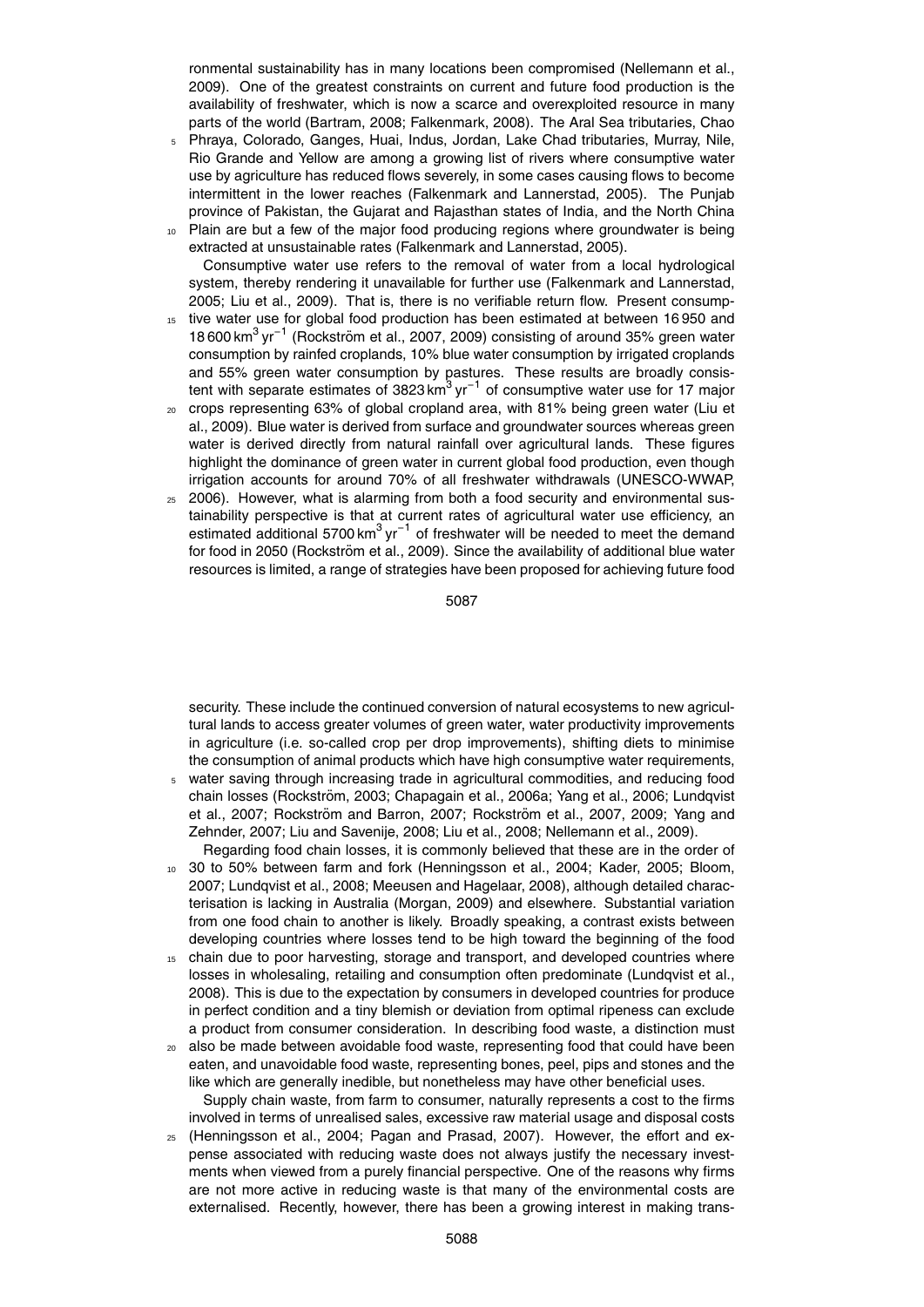parent the environmental impacts of the production and consumption of goods and services (Lebel and Lorek, 2008). Many businesses are seeking to demonstrate good corporate citizenship by measuring, reporting and addressing negative social and environmental impacts arising from their operations and product life cycles (Chapagain and

- <sup>5</sup> Orr, 2009). The recent popularisation of carbon footprinting, disclosure and labelling are evidence of this. In addition, product environmental labelling initiatives in many jurisdictions are enabling consumers to become more aware of the impacts of their purchasing decisions and thereby take greater responsibility for their consumption patterns. Such developments are creating new incentives for reducing food waste. As one
- <sup>10</sup> example, US foodservice provider Bon Appetit has announced a plan to cut food waste by 20% with the intention of cutting greenhouse gas emissions by more than 2000 t CO<sub>2</sub>-eq yr<sup>-1</sup> (Environmental Leader, 2009). Another example, driven by public policy, is the Love Food Hate Waste campaign in the UK (www.lovefoodhatewaste.com).
- Food that is not consumed or used in some other beneficial way represents a waste <sup>15</sup> of all of the resources that were used in its production and distribution, such as water. As already mentioned, water availability is a critical concern to future food security and environmental sustainability. Our research concerns the mapping of food waste through the distribution and consumption stages of the product life cycle and the use of water footprinting to assess the impact on water resources. This case study focuses
- <sup>20</sup> on the small and geographically well-defined Australian mango industry, having an average annual production of 44 692 t of marketable fresh fruit. To our knowledge, this is the first application of water footprinting to assess the impact of food waste on water resources. As noted by Yang and Zehnder (2007), water footprinting studies in the past have been overwhelmingly concerned with describing national and global-level virtual
- <sup>25</sup> water flows in relation to international trade and have typically used crude statistics obtained from international databases. By using location specific data in this case study, we also seek to demonstrate the relevance of water footprinting in addressing local-scale problems regarding food production and water scarcity.

5089

#### **2 Methodology and data**

#### **2.1 Mapping of food chain waste**

Mangoes are an important tropical fruit, accounting for approximately 50% of all tropical fruits produced worldwide and with world production forecast to exceed 30 million t by

- <sup>5</sup> 2010 (FAO, 2003). In contrast, the Australian mango industry is small, accounting for considerably less than 1% of world production, making it amenable to case study analysis. Although mango has been grown in Australia since early European settlement (mid 1800's), an organised industry formed in the late 1970's (Bally et al., 2000). The industry is mainly focussed on supplying fresh mango for Australian household con-
- <sup>10</sup> sumption with lesser volumes exported to countries such as Singapore, Hong Kong, Malaysia, UAE and Japan. There are seven major growing regions (Table 1). In this study, the food chain for Australian-grown fresh mango to Australian house-

holds was mapped. This food chain fluctuates significantly from year to year due mainly to the variability in local fresh mango production, which in recent years has ranged from

- $15$  33 445 t (season 2005/06) to 59 985 t (season 2006/07). As such, averages were calculated over a six-year period, from season 2003/04 to season 2008/09, for which data were available. Industry representatives (Australian Mango Industry Association, Horticulture Australia Limited) provided data on the production of fresh and processing mangoes. Specifically, these data represent the shipment of marketable mangoes from
- <sup>20</sup> the regional packing stations. Not included are mangoes grown but deemed unsalable, for which statistics are not collected in Australia. Data on the import and export of fresh mango were obtained from the World Trade Atlas (Global Trade Information Services, Inc.).
- Data on retail sales of fresh mango were provided by Horticulture Australia Limited, <sup>25</sup> based on retail scan data from one of Australia's national chain store retailers and household survey data describing the market share for the various retail distribution channels for fresh mango in Australia. The proportion of fresh mango sold to households and the food service sector was estimated at 85 and 15% respectively, based on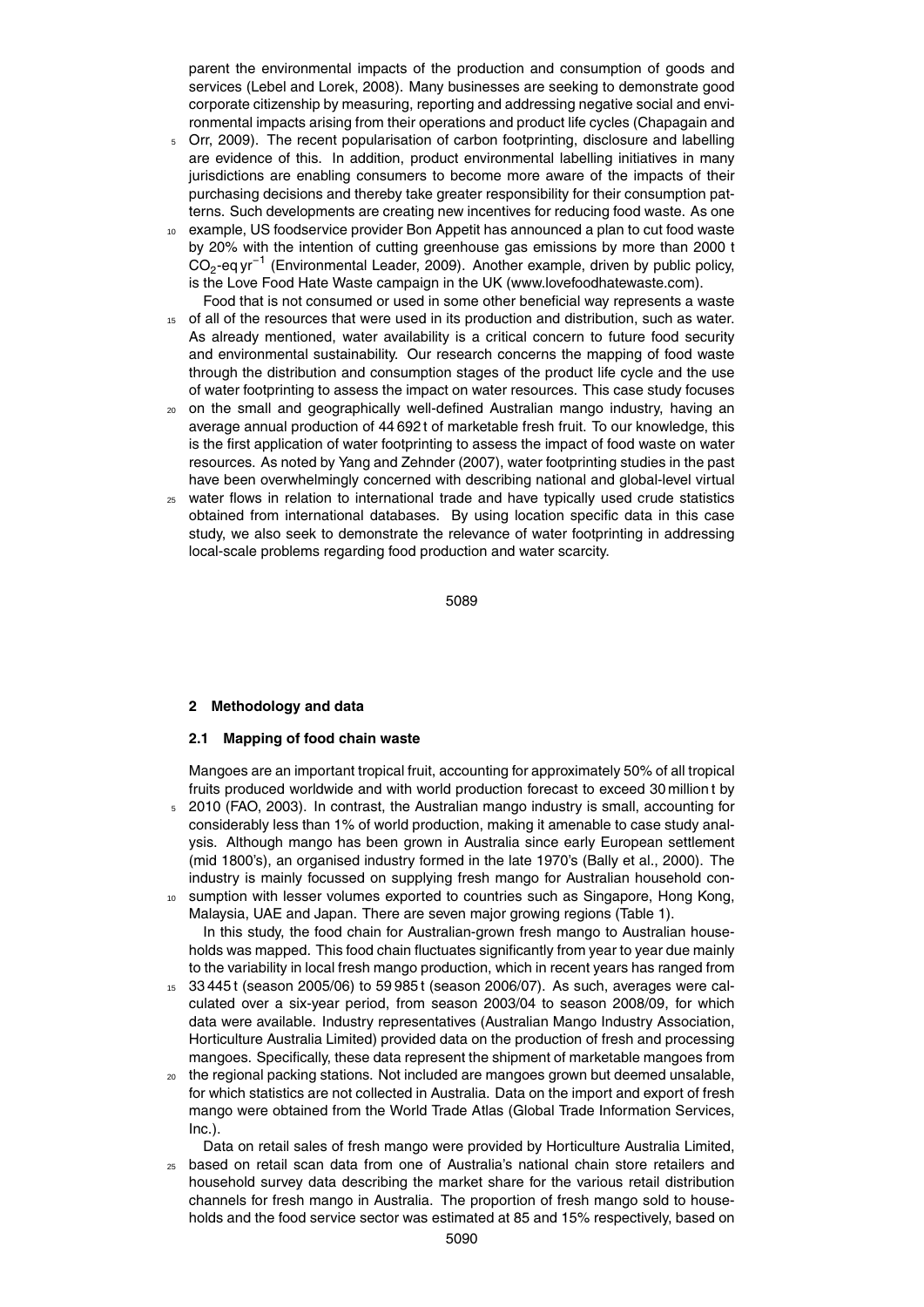advice from industry experts. The mass balance of fresh mango shipments from regional packing stations, imports, exports and sales to retail and food service was used to estimate waste in the distribution stage, taking into account weight losses of 5.4% (i.e. 0.2% per day over 27 days which is typical for the Australian fresh mango food

<sup>5</sup> chain, Macnish et al., 1997). In the consumer stage, avoidable waste was estimated at 26.3%, i.e. the same proportion of the weight of fruit that was found to be thrown away in a detailed UK study of household waste (WRAP, 2008). No equivalent study of household waste has been undertaken in Australia. Unavoidable waste (peel and stone) was estimated at 20% of consumed fruit.

### <sup>10</sup> **2.2 Crop water requirements**

For each of the major mango producing regions of Australia (Table 1), crop water requirements (mm yr<sup>-1</sup>) and effective rainfall (mm yr<sup>-1</sup>) were calculated using Crop-Wat for Windows Version 4.3 (FAO, 1998), using climate data obtained from the New LocClim local climate estimator (FAO, 2005). The use of locally relevant climate

- <sup>15</sup> data overcomes a recognised weakness (Chapagain and Orr, 2009; Liu et al., 2007) of many previous water footprint studies which have used national average climate data, which especially for a large country like Australia may poorly represent local growing conditions. A second criticism is that many previous water footprint studies have assumed that crop water requirements have been fully met by supplementary irrigation,
- $20$  which is rarely the case and leads to an overestimation of consumptive water use (Chapagain and Orr, 2009). In contrast, for this study, the supplementary irrigation used in each major growing region was based on government sponsored irrigation surveys and grower recommendations (Barraclough and Company, 1999; Ngo and Owens, 2002; DAFWA, 2003; NSW DPI, 2004; NT DPIFM, 2006; Johnson and Parr, 2007).

5091

#### **2.3 Water footprint calculation**

The virtual water content (VWC) of a product is the sum of all the water consumed in the various stages of production. This usually includes so-called blue water appropriated from surface and groundwater resources, green water which is rainfall con-<sup>5</sup> sumed through crop evapotranspiration, and gray (or dilution) water, being the volume

- of freshwater needed to assimilate emissions to freshwater (Chapagain et al., 2006b). The VWC of Australian-grown fresh mango at the point of despatch from each major production region was calculated using average production statistics and the effective rainfall and supplementary irrigation data calculated above (Sect. 2.2). Gray
- 10 water requirements were calculated based on nitrogen application at 3 kg t<sup>-1'</sup>ha<sup>-1</sup> of fruit yield, losses to freshwater of 30% (NSW DPI, 2004) and using the US EPA's recommended limit for nitrate in drinking water of 10 mg l<sup>-1</sup> (measured as nitrogen). In addition, 10  $m^3$  ha<sup>-1</sup> yr<sup>-1</sup> of water was estimated to be used in orchard operations (weed and pest control, flowering management) and 0.7  $\text{m}^{3}$  of water per t of fruit in post
- <sup>15</sup> harvest operations (washing, application of fungicide and pesticide). Water use in the distribution and consumption stages of the product life cycle was considered to be negligible. For the purpose of apportioning water consumption between co-products, an economic allocation was used with 94% of the value of orchard production associated with the production of fresh mango and 6% with processing mangoes.
- <sup>20</sup> In the past, the water footprint of a product has been calculated in such a way that it is synonymous with the VWC (WFN, 2009). However, this approach to product water footprinting has been shown to be potentially misleading as it fails to differentiate adequately between irrigation water and natural rainfall that occurs over agricultural lands, despite the two having very different opportunity costs. In addition, there has
- <sup>25</sup> generally been a failure to account for the local nature of freshwater scarcity (Ridoutt et al., 2009a, b). To report that the water footprint of a cup of coffee is 140 l or the water footprint of one kg of cheese is 50001 (www.waterfootprint.org), gives no clear indication about the potential for harm from freshwater consumption. As such, the re-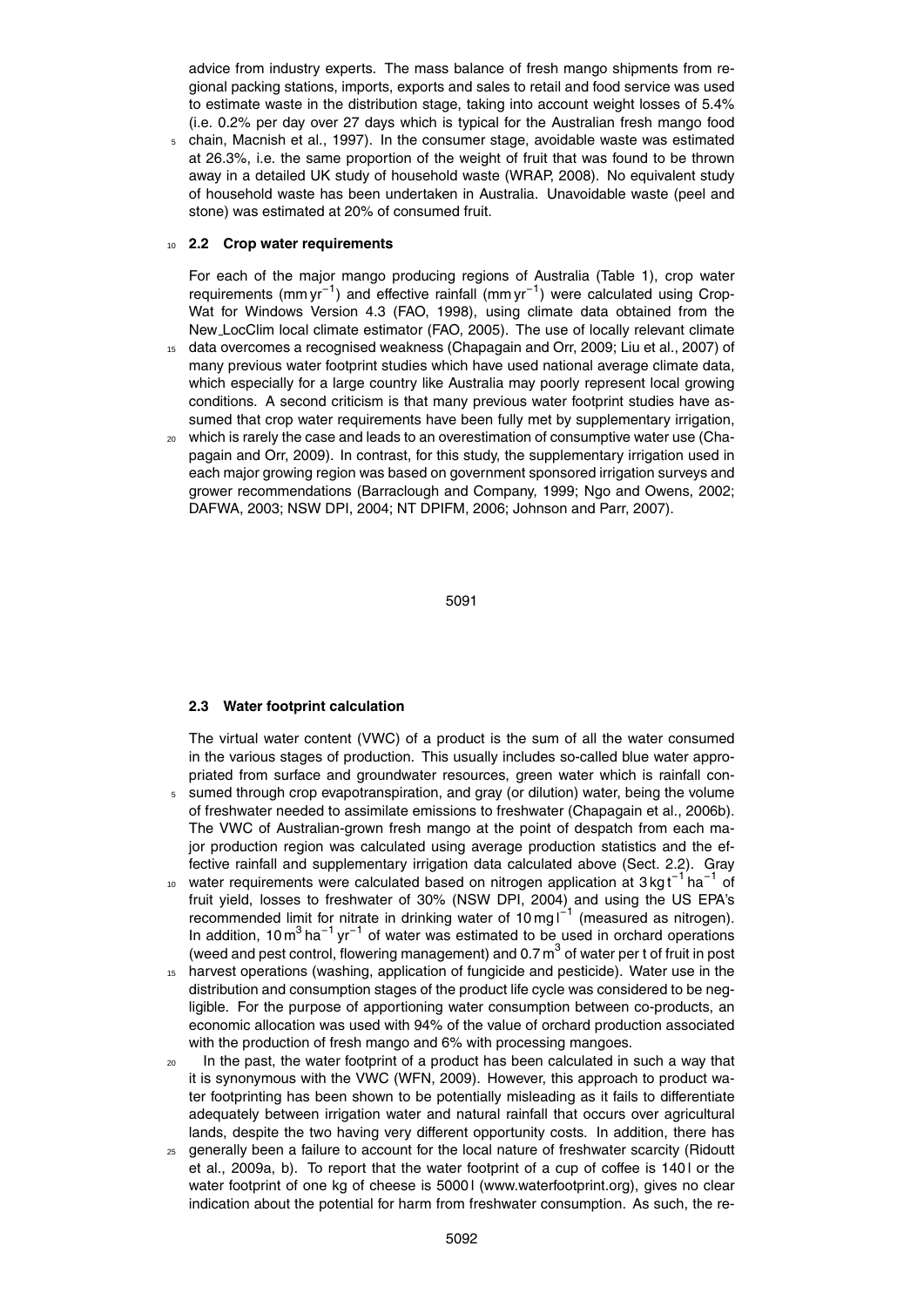vised water footprint calculation method of Ridoutt and Pfister (2009; Fig. 1) was used in this study. This revised method considers freshwater consumption in the context of resource availability and enables quantitative comparisons between products and production stages in terms of their potential to contribute to freshwater scarcity. For

- <sup>5</sup> this method, the impact of land use on blue water resources was calculated using a comparison to a forested ecosystem using the method of Zhang et al. (2001). It was assumed that in the absence of production, the mango orchard would eventually revert to a forest or open woodland. Local water stress characterisation factors for each major mango producing region were derived from the water stress index (WSI) of Pfister et
- al. (2009; Fig. 2). The WSI has a spatial resolution of 0.5 degrees and is more appropriate for describing water stress at a local watershed level than indicators based on national or per capita statistics.

#### **3 Results**

#### **3.1 Distribution and consumption waste**

- <sup>15</sup> Over the past six years, Australian mango growers have despatched an average of 44 692 t of fresh mango and 15 260 t of processing mango (Fig. 3). The latter represent mostly second grade mangoes, unmarketable as fresh fruit, which are used to make products such as juice and puree. Not all Australian mango growers are located in proximity to processing facilities, meaning that sale of the relatively low value process-
- <sup>20</sup> ing fruit is often not viable. As such, considerable amounts of production waste are generated at the orchard stage, which we were unable to quantify. However, anecdotal evidence suggests that marketable fresh fruit may represent only around 40% of orchard production (AMIA, 2004), although this figure is certainly not representative of well managed orchards unless the harvest was damaged by severe weather conditions.
- <sup>25</sup> In Australia, mangoes are grown in the sub-tropical and tropical northern regions, requiring transportation over vast distances to the major urban centres of Sydney, Mel-

5093

bourne and Brisbane. For example, the distance between the Mareeba growing region in Far North Queensland and Melbourne is around 2800 km. The distance between the Katherine growing region and Sydney is around 3600 km. The distribution channels for Australian fresh mango are also complex, potentially involving consolidators,

<sup>5</sup> wholesalers and brokers and a range of chain store and independent retailers, the latter mainly fruit shops (CDI Pinnacle, 2004). Taking into account the minor levels of imported and exported fresh mango, fruit weight loss (i.e. respiration and moisture content losses) and sales to the consumer and food service sectors, waste in the distribution stage was estimated at 14 709 t (Fig. 3). Avoidable waste of fresh mango by <sup>10</sup> Australian households was estimated at 5642 t (Fig. 3).

# **3.2 Consumptive water use**

The consumptive use of green water, being equivalent to the effective rainfall, ranged from 5800 m<sup>3</sup> ha<sup>-1</sup> yr<sup>-1</sup> in Kununurra to 12 230 m<sup>3</sup> ha<sup>-1</sup> yr<sup>-1</sup> in Northern New South Wales (Table 2; using the factor 10 to convert mm yr<sup>-1</sup> to m<sup>3</sup> ha<sup>-1</sup> yr<sup>-1</sup>). The consump-

- tive use of blue water by supplementary irrigation ranged from 0 to 10 600 m<sup>3</sup> ha<sup>-1</sup> yr<sup>-1</sup> 15 depending on the growing region and was always less than the irrigation requirement calculated by the CropWat model to ensure crop water requirements were always fully met (Table 2). For example, a benchmarking survey of horticultural producers in Queensland found that the average irrigation water use by mango growers in
- <sup>20</sup> the Mareeba district was 3700 m<sup>3</sup> ha<sup>-1</sup> yr<sup>-1</sup> (Barraclough and Company, 1999, p. 51), equivalent to 370 mm yr<sup>-1</sup>, and 327 mm yr<sup>-1</sup> or 47% lower than the calculated irrigation requirement (Table 2). In Northern New South Wales supplementary irrigation is not recommended, except in the orchard establishment phase (NSW DPI, 2004). Where supplementary irrigation is required, the critical time is during fruit development as wa-
- <sup>25</sup> ter stress at this time can lead to reduced yields (Johnson and Parr, 2007). At other times of the year, growers often limit irrigation to prevent excessive vegetative growth (Kulkarni and Landon-Lane, 1992).

Evapotranspiration by mango orchards consumed 50 to 81% of precipitation depend-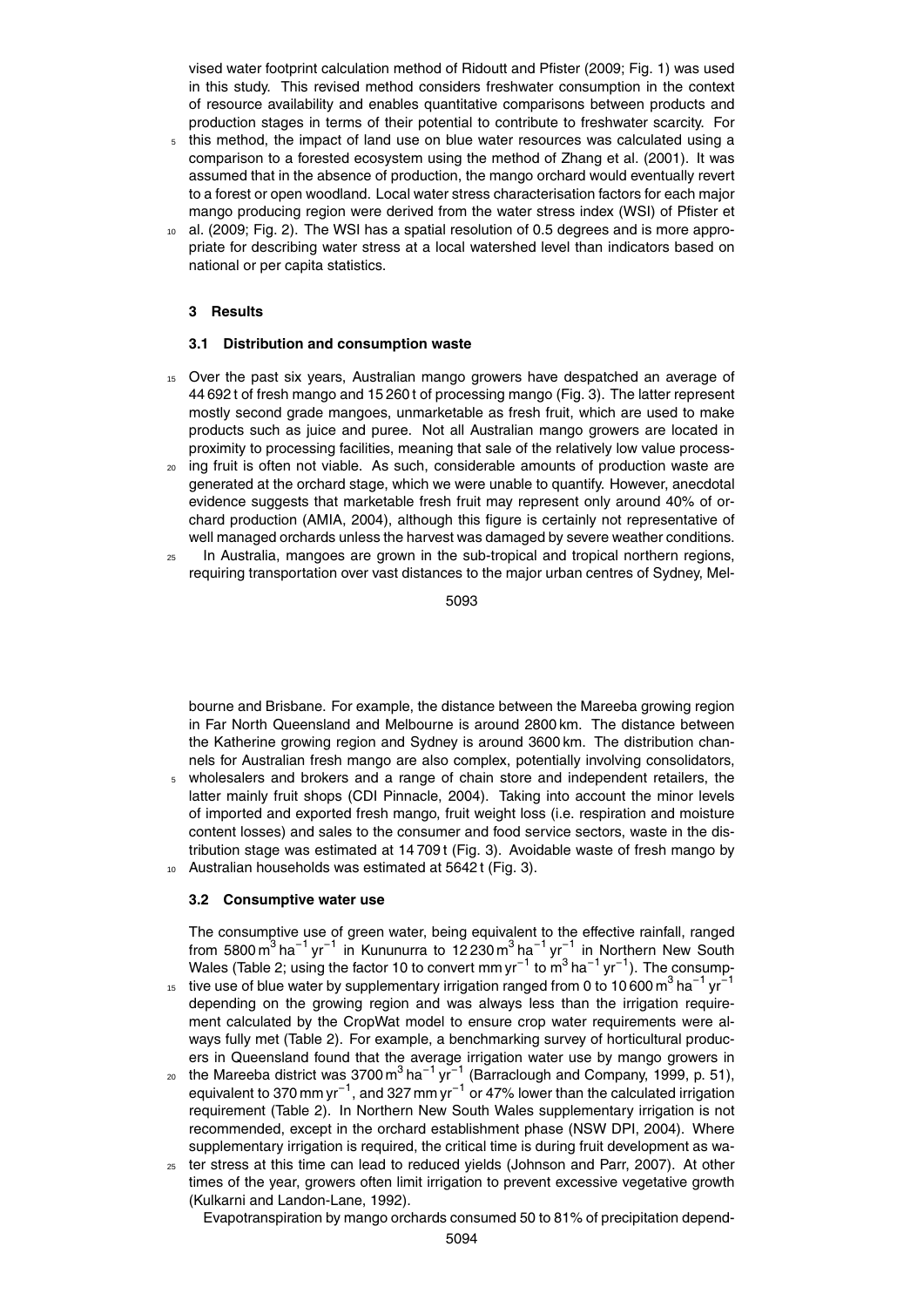ing upon the growing region (Table 3). In contrast, the predicted evapotranspiration by forested ecosystems in these locations ranged from 61 to 89% of precipitation. As expected, the mango orchards intercepted less precipitation than the forested ecosystems they replaced (Scanlon et al., 2007; Rost et al., 2008). The exception was in

5 Northern New South Wales where a positive difference of 51 mm yr<sup>-1</sup> was predicted (Table 3), representing a consumptive use of freshwater due to reduced stream flow and/or groundwater recharge of 510 $\text{m}^3$  ha $^{-1}$  yr $^{-1}$ .

At orchard gate (i.e. the point of despatch to market after harvesting, washing, application of fungicides and insecticides, etc.), the total VWC of Australia's fresh mango

- crop was 102.7 GI (Table 4). The average proportions of green, blue and gray virtual water were 62, 33 and 5%, although this varied from one growing region to another. This represents the total volume of freshwater, from various sources, required to produce the average annual production of 44 692 t of fresh mango distributed across the major mango producing regions as described in Table 1. However, as described pre-
- <sup>15</sup> viously, not all of this consumptive water use has an impact on freshwater resource availability. The volumetric impact on blue water availability was 39.3 Gl and the water footprint, calculated using the water stress characterisation factors in Fig. 2, was 1.71 Gl (Table 4). The greatest contribution to the water footprint came from the production of fresh mango in the Burdekin/Townsville growing region (1.36 Gl or approxi-
- <sup>20</sup> mately 80% of the industry's water footprint). What this means is that around 80% of the Australian fresh mango growing industry's potential to contribute to water scarcity occurred through the production of fresh mango in the Burdekin/Townsville region. Although this region produced only 23.2% of Australia's fresh mango (Table 1), it had the second highest water stress characterisation factor (0.110, Fig. 2) and the second  $_{25}$  highest irrigation water use (680 mm yr<sup>-1</sup>, Table 2).

# **3.3 Water footprint of mango food chain waste**

As a consequence of avoidable food chain waste and fruit weight loss, the consumption of one kg of fresh mango by an Australian household was estimated to require 5095

1.36 kg to be purchased at the retail stage and 2.27 kg to be despatched from an orchard. As such, the VWC of one kg of Australian-grown fresh mango at the point of household consumption was 5218 l, made up of 2429, 1921 and 867 l associated with the consumed fruit, distribution waste and consumer waste respectively (Table 5).

- <sup>5</sup> Similarly, the water footprint of Australian-grown fresh mango at the point of household consumption was 87 l kg<sup>-1</sup>, with 53% of the water footprint associated with distribution and consumption waste. The Australian-equivalent water footprint, derived by dividing the water footprint by the Australian average WSI (0.402) was 2171kg<sup>-1</sup>, meaning that the consumption of one kg of fresh mango by an Australian household has the same
- 10 potential to contribute to freshwater scarcity as the direct consumption of 217 l of water in Australia.

Overall, waste in the food chain of Australian-grown fresh mango to Australian households represented an average annual waste of 26.7 Gl of green water resources and 16.6 Gl of blue water resources (Table 5). The water footprint of this waste was 0.72 Gl,

15 comprising 0.50 Gl for the distribution waste and 0.22 Gl for the consumption waste. The corresponding Australian-equivalent water footprint of this waste was 1.80 Gl (Table 5), meaning that consumptive water use associated with waste in the food chain of Australian-grown fresh mango to Australian households has the same potential to contribute to freshwater scarcity as the direct consumption of 1.80 Gl of water in Australia.

#### <sup>20</sup> **4 Discussion**

This study has provided further evidence to highlight the importance of food waste, with the finding that in the food chain of Australian-grown fresh mango to Australian households less than 50% of fruit despatched from the growing regions was ultimately consumed. Most important were the losses occurring in the distribution stage, esti-

<sup>25</sup> mated at almost 37% of fruit. Mangoes, which are an extremely perishable fruit, require careful postharvest handling, including temperature and disease control, to achieve acceptable retail shelf life, consistent ripening and good quality retail presentation. Poor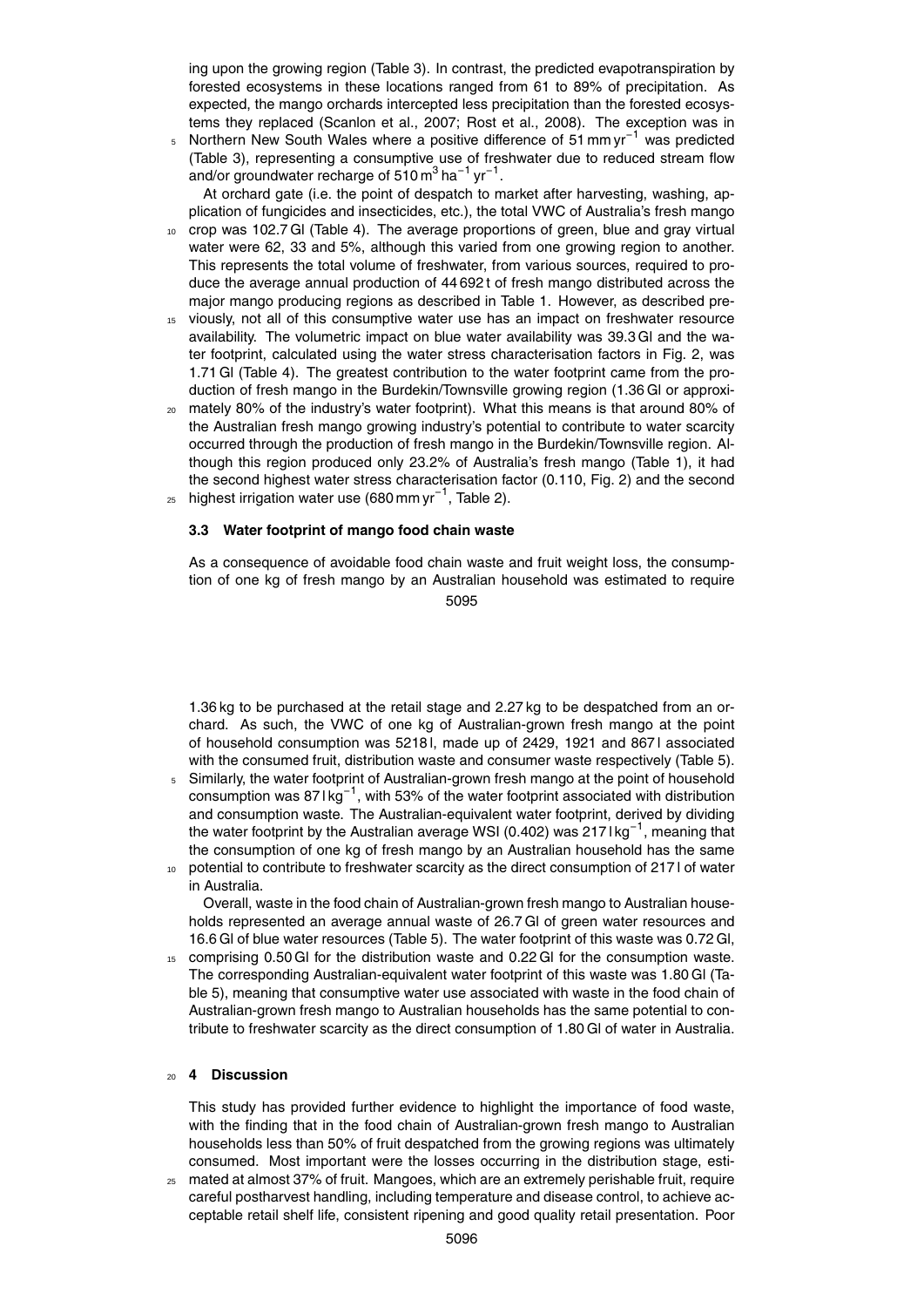practices can lead to entire consignments becoming unsalable by the time they reach the retailer (Ledger at al., 2003). As such, efforts are underway within the Australian mango industry to improve fruit transportation and ripening systems (Hennessy, 2008). Avoidable losses occurring in the consumption stage were estimated at almost 17%

- <sup>5</sup> of fruit, based on statistics from the UK (WRAP, 2008) which were deemed to be relevant to mango consumption in Australia. On the one hand, mango is more perishable than many other kinds of common fruits, such as apples and oranges, meaning that consumer wastage of mango is likely to be higher than the average. However, in Australia, mango is a special occasion fruit, usually consumed at home (McKinna, 2005),
- and therefore perhaps less likely to be wasted than fruits purchased routinely, in larger quantities, and carried outside the home (e.g. in packed lunches). Further research is needed in Australia to more accurately define the composition of food waste, the causal factors and opportunities for reduction and diversion.
- In Australia, very little waste in the mango food chain is likely to be recovered for <sup>15</sup> other beneficial purposes such as reprocessing and redistribution through charitable organisations, compositing or bioenergy production (Morgan, 2009). Welfare agencies have only recently begun to collect unsalable fresh fruit, vegetables and meat from supermarkets and this is occurring only on a limited scale (Godinho, 2009). Compared to the 65 000t of organic waste sent to landfill by Woolworths, one of Australia's two
- <sup>20</sup> largest supermarket chains, the company diverted only 5354 t for renewable energy production in the 2007/08 financial year (Woolworths Limited, 2008).

Food chain waste has important implications for virtual water accounting. In this study, the VWC of one kg of Australian-grown fresh mango consumed by an Australian household increased from 2429 to 52181 when distribution and consumption waste

<sup>25</sup> were taken into consideration, which is more than a doubling (Table 5). These numbers compare with 3156 l kg<sup>-1</sup> reported in the often cited UNESCO-IHE report: Water Footprints of Nations (Chapagain and Hoekstra, 2004). However, as mentioned previously, these VWC values have the potential to be misleading because they fail to differentiate the source of the water used and the local water scarcity. Therefore, these

5097

figures give no indication of the potential to cause harm from consumptive water use. As such, the water footprint calculation method of Ridoutt and Pfister (2009) was used, as it enables a quantitative comparison between products in terms of their potential to contribute to water scarcity. The water footprint of one kg of Australian-grown mango

<sup>5</sup> consumed by an Australian household was 87 l (Table 5), which compares to 141 l for a jar of Dolmio® pasta sauce (575 g) and 13 l for a bag of Peanut M&M's® (250 g; Ridoutt and Pfister, 2009).

The impact of mango production on water resources also varied regionally. This was evident when water footprint values were compared, as they ranged from 7.5 lkg<sup>-1</sup>

- 10 (at orchard gate for the Mareeba growing region) to 132 l kg<sup>-1</sup> (Burdekin/Townsville growing region), which is almost an 18-fold difference in the potential to contribute to water scarcity. As such, efforts to improve water use efficiency in mango orchards would deliver the greatest benefits if first targeted to the Burdekin/Townsville region. However, variability in water use efficiency between individual growers, which is also understood to be high (Growcom, 2004), would also need to be taken into account.
- From a global perspective, one of the greatest challenges is to meet future food demands within the constraints of sustainable freshwater consumption. The enormity of this challenge arises from the fact that freshwater has already become a scarce and overexploited natural resource in many parts of the world, including parts of Australia.
- <sup>20</sup> At a practical level, the impact of food consumption patterns on global freshwater resources must become less intense. Product water footprints, which describe the potential of a product to contribute to water scarcity, must therefore be progressively reduced. In this regard, we have considered the likely effectiveness of food chain waste reduction as a strategy for reducing product water footprints and a comparison was made
- <sup>25</sup> with other potential measures.

In a scenario where distribution and consumption waste were each halved, the water footprint of one kg of Australian-grown fresh mango consumed by an Australian household would be reduced from 87 to 57 l, which is a reduction of 34%. Similarly, the Australian-equivalent water footprint would be reduced from 217 to 142 l, a sav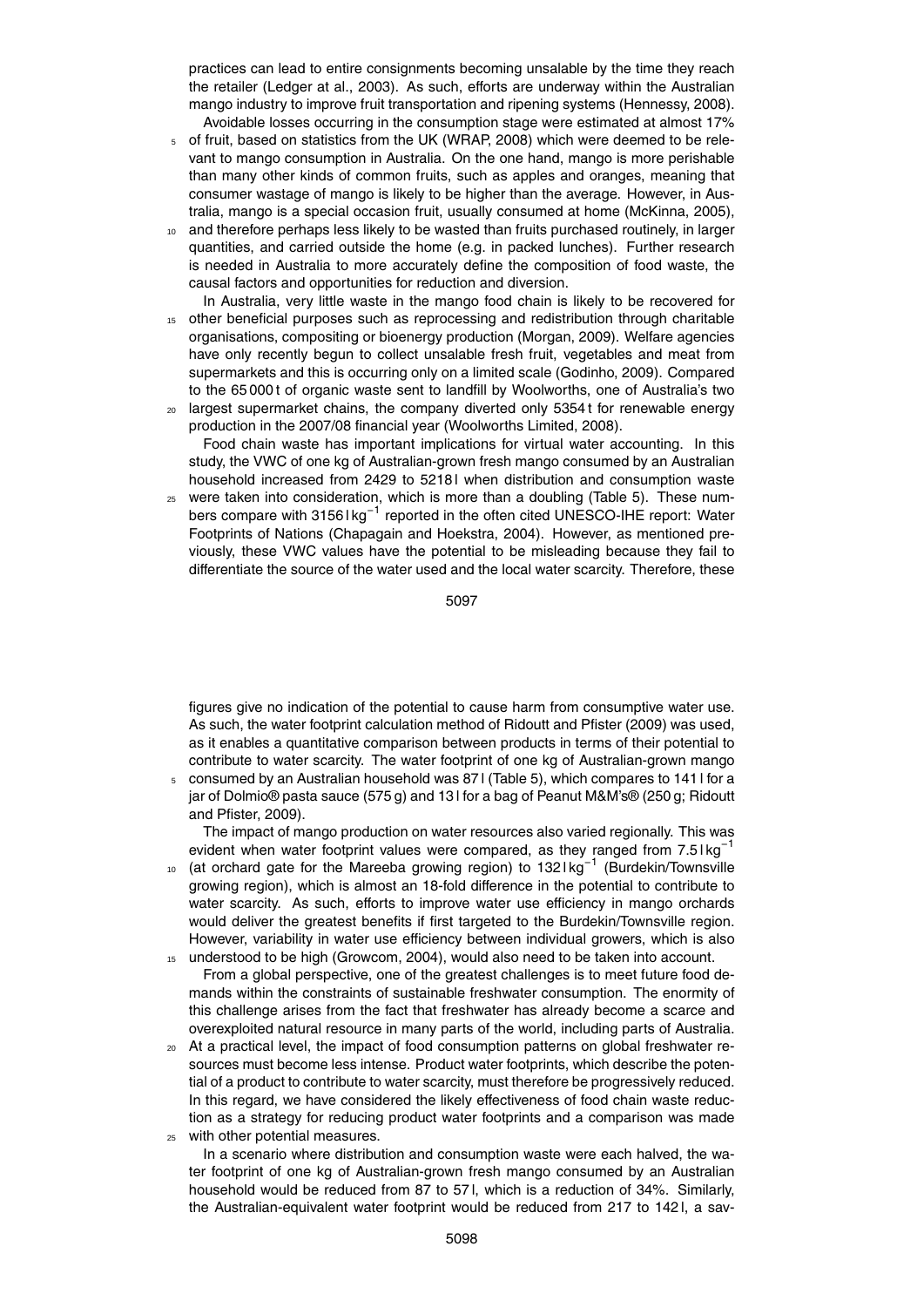ing equivalent to 74 l of direct water consumption for every one kg of fresh mango consumed. In comparison, a detailed benchmarking study of irrigation water use in Queensland identified a gap of 40% between best water use efficiency in mango orchards and average practice (Barraclough and Company, 1999). In a second sce-

- <sup>5</sup> nario where irrigation water use was reduced by 40% across half of Australia's mango orchard estate (while maintaining the same yields), the water footprint of one kg of Australian-grown fresh mango consumed by an Australian household would be reduced from 87 to 72 l, which is a reduction of 18%. This saving would be equivalent to 38 l of direct water use for every one kg of fresh mango consumed. Since the
- <sup>10</sup> Australian mango industry is in a growth phase (AMIA, 2004), another strategy might involve deliberate expansion in regions where freshwater is most abundant and where irrigation water use will have the least potential to contribute to water scarcity. In a third scenario where the industry expanded by 20% with that growth occurring in the Darwin and Katherine regions (WSI 0.010, Fig. 2), the average water footprint of one
- <sup>15</sup> kg of Australian-grown fresh mango consumed by an Australian household would be reduced from 87 to 77 l, or 11%.

These three scenarios are admittedly simplistic and deserve further careful consideration and analysis. However, they do serve to confirm that reducing food chain waste is an important strategy for alleviating the pressure of food consumption on freshwater

<sup>20</sup> resources. Interventions to reduce food chain waste will likely have as great or even greater impact on freshwater resource availability as other possible strategies, such as improving irrigation water use efficiency. Hence, an escalation in efforts to reduce food chain waste is essential.

# **5 Conclusions**

<sup>25</sup> The point has been well made that food waste is also a waste of precious water resources (Lundqvist et al., 2008; Nellemann et al., 2009). However, until a link is established between specific waste streams and the local water resources that are be-

5099

ing adversely impacted there is little empowerment for action. While water resources can be discussed in terms of national or global averages, the consequences of water scarcity, being resource depletion and damage to human health and ecosystem quality (Pfister et al., 2009; Ridoutt et al., 2009b), are experienced at the local watershed level.

- <sup>5</sup> What this case study of the mango food chain in Australia has shown is that product water footprinting can be used to make this waste of water transparent and meaningful in the context of local water resource availability. This transparency is critical if food waste is to be seen not simply in terms of its private economic cost, but in terms of the wider social and environmental impacts, and thereby create a case for government
- <sup>10</sup> intervention as well as corporate and personal action on the grounds of social responsibility. A further complication is the increasing connectedness of global food chains, meaning that water resource impacts may occur far from where consumption and food chain waste is occurring. We therefore concur with Chapagain and Orr (2009, p. 1227) who argue that, "The *local* character of a product's virtual water content must be made
- 15 more transparent through the supply chain in order to better understand the impacts of distant consumption on local water resources" (emphasis added). At present, the extent to which the local consumption and waste of food products is intervening in the hydrological cycle throughout the world is rarely understood or appreciated.

Traditionally, water resources planning and management has focussed on increasing

- <sub>20</sub> supply and where supply has become limited the shift has been to demand management, usually in relation to direct consumption by the industrial, domestic and agricultural sectors. In future, these efforts need to be complemented by strategies which take into consideration indirect (or virtual) water consumption. At the consumer level, indirect water use through the consumption of food and other goods and services is
- <sup>25</sup> far greater than direct water use, representing perhaps 90% of an individual's burden on freshwater resources (Molden et al., 2007). Ultimately, it is the demand for goods and services that creates the demand for consumptive water use in the industrial and agricultural sectors.

Food waste is ubiquitous, occurring at all stages of the food chain. Therefore, a large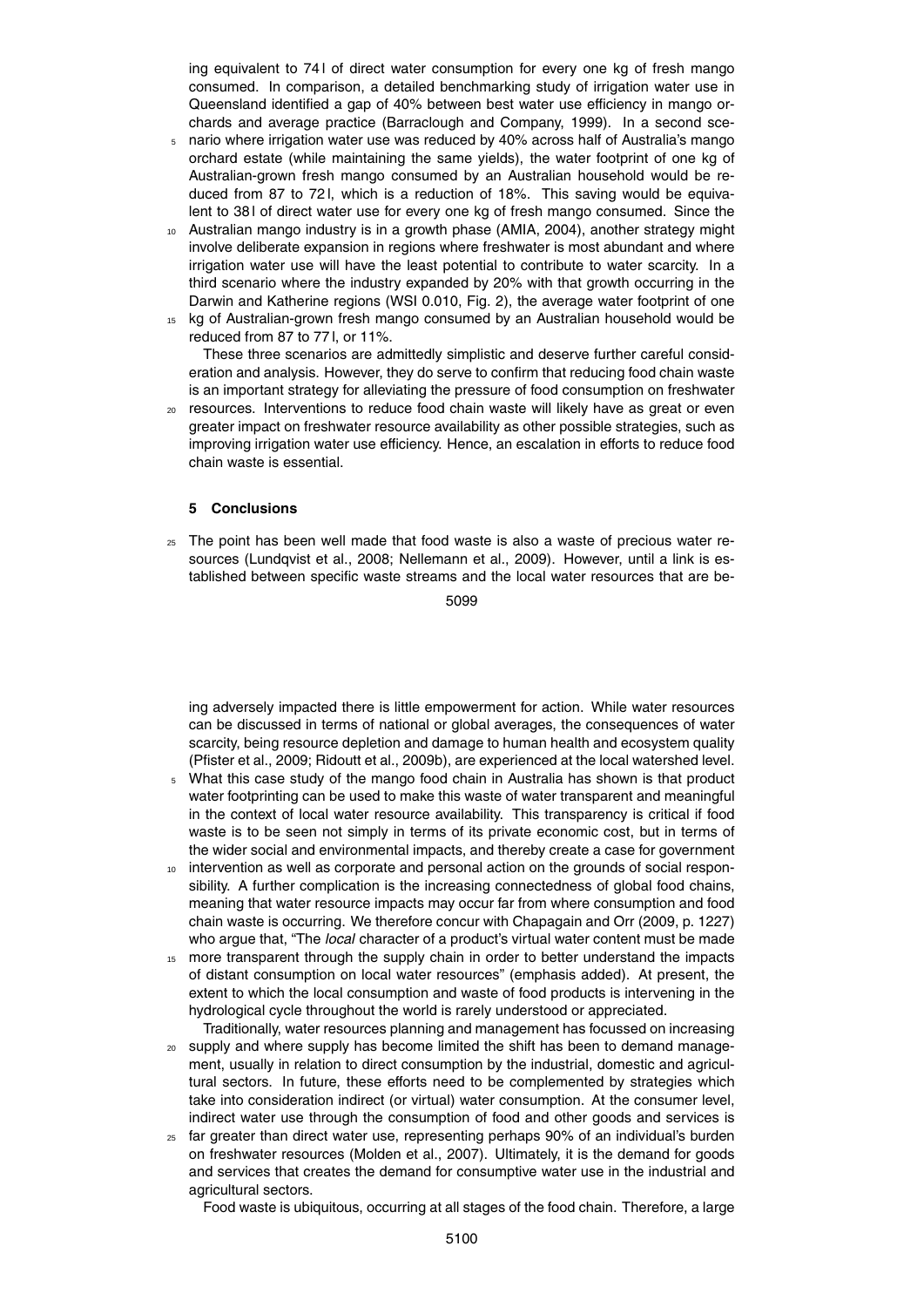and diverse group of stakeholders need to be made aware of the consequences of food waste on water resources and subsequently engaged in efforts to reduce food chain waste. Overcoming the social, political and technological barriers which cause food chain waste to persist will be important. In order to address the unsustainable use of

- <sup>5</sup> global freshwater resources and meet the food production requirements of a growing world population, food chains must become much more efficient in terms of consumptive water use. For the Australian mango food chain, our analysis indicated that reducing waste was indeed an effective way of reducing impacts on freshwater resources relative to other water efficiency measures. However, this conclusion might vary from
- <sup>10</sup> one food chain to another and a widespread adoption of product water footprinting by the agriculture and food industries is encouraged to underpin priority setting.

*Acknowledgements.* We sincerely thank Trevor Dunmall (Australian Mango Industry Association), Wayne Prowse (Horticulture Australia Limited) and David McKinna (McKinna et al Pty Ltd) who each provided helpful insights into the Australian mango industry. We also thank two

<sup>15</sup> CSIRO internal reviewers, Joely Taylor and Paul Koltun.

#### **References**

AMIA (Australian Mango Industry Association): Mango Industry Strategic Plan, online available at: http://www.horticulture.com.au/librarymanager/libs/45/Mango%20Strategic%20Plan.pdf, (last access: May 2009), 2004.

- <sup>20</sup> Barraclough & Co.: Audit of water & irrigation use efficiencies on farms within the Queensland horticultural industry, online available at: http://www.nrw.qld.gov.au/services\_resources/item\_ details.php?item id=31059, (last access: May 2009), 1999.
	- Bally, I. S. E., Johnson, P. R., and Kulkarni, V. J.: Mango production in Australia, Acta Hortic., 509, 59–67, 2000.
- <sup>25</sup> Bartram, J.: Improving on haves and have-nots, Nature, 452, 7185, 283–284, 2008.
- Bloom, J.: The food not eaten. Food waste: out of sight, out of mind, Culinate, Portland, OR, USA, online available at: http://www.culinate.com/articles/features/wasted\_food, (last access: May 2009), 2007.

5101

- CDI Pinnacle: Horticulture value chain analysis and policy development, online available at: http://www.growcom.com.au/\_uploads/16348Submission\_Horticultural\_Value\_Chain\_ Analysis.pdf, (last access: May 2009), 2004.
- Chapagain, A. K., and Hoekstra, A. Y.: Water footprints of nations, Value of Water Research <sup>5</sup> Report Series No.16, UNESCO-IHE, Delft, The Netherlands, 2004.
- Chapagain, A. K., Hoekstra, A. Y., and Savenije, H. H. G.: Water saving through international trade of agricultural products, Hydrol. Earth Syst. Sci., 10, 455–468, 2006a, http://www.hydrol-earth-syst-sci.net/10/455/2006/.
	- Chapagain, A. K., Hoekstra, A. Y., Savenije, H. H. G., and Gautam, R.: The water footprint
- of cotton consumption: An assessment of the impact of worldwide consumption of cotton products on the water resources in the cotton producing countries, Ecol. Econ., 60(1), 186– 203, 2006b.
	- Chapagain, A. K. and Orr, S.: An improved water footprint methodology linking global consumption to local water resources: A case study of Spanish tomatoes, J. Environ. Manage., <sup>15</sup> 90(2), 1219–1228, 2009.
- DAFWA (Department of Agriculture and Food Western Australia): Irrigation Calculator, ver. 4.0, online available at: http://www.agric.wa.gov.au/content/lwe/water/irrig\_calculator\_nlantzke. htm, (last access: May 2009), 2003.
- Environmental Leader: Foodservice firm buys less beef, cheese, tropical fruit to cut <sup>20</sup> carbon impact, online available at: http://www.environmentalleader.com/2009/04/06/
- foodservice-firm-buys-less-beef-cheese-tropical-fruit-to-cut-carbon-impact/, (last access: May 2009), 2009. Falkenmark, M.: Water and sustainability: A reappraisal, Environment, 50(2), 4–16, 2008.

Falkenmark, M. and Lannerstad, M.: Consumptive water use to feed humanity – curing a blind

- <sup>25</sup> spot, Hydrol. Earth Syst. Sci., 9, 15–28, 2005,
	- http://www.hydrol-earth-syst-sci.net/9/15/2005/.
	- FAO: CropWat for Windows, version 4.3, online available at: http://www.fao.org/nr/water/ infores databases cropwat.html, (last access: May 2009), 1998.
- FAO: Medium-term prospects for agricultural commodities, online available at: http://www.fao. <sup>30</sup> org/docrep/006/y5143e/y5143e00.htm, (last access: May 2009), 2003.
- FAO: New LocClim Local Climate Estimator, online available at: http://www.fao.org/nr/climpag/ pub/en3 051002 en.asp, (last access: May 2009), 2005.

FAO: Number of hungry people rises to 963 million, online available at: http://www.fao.org/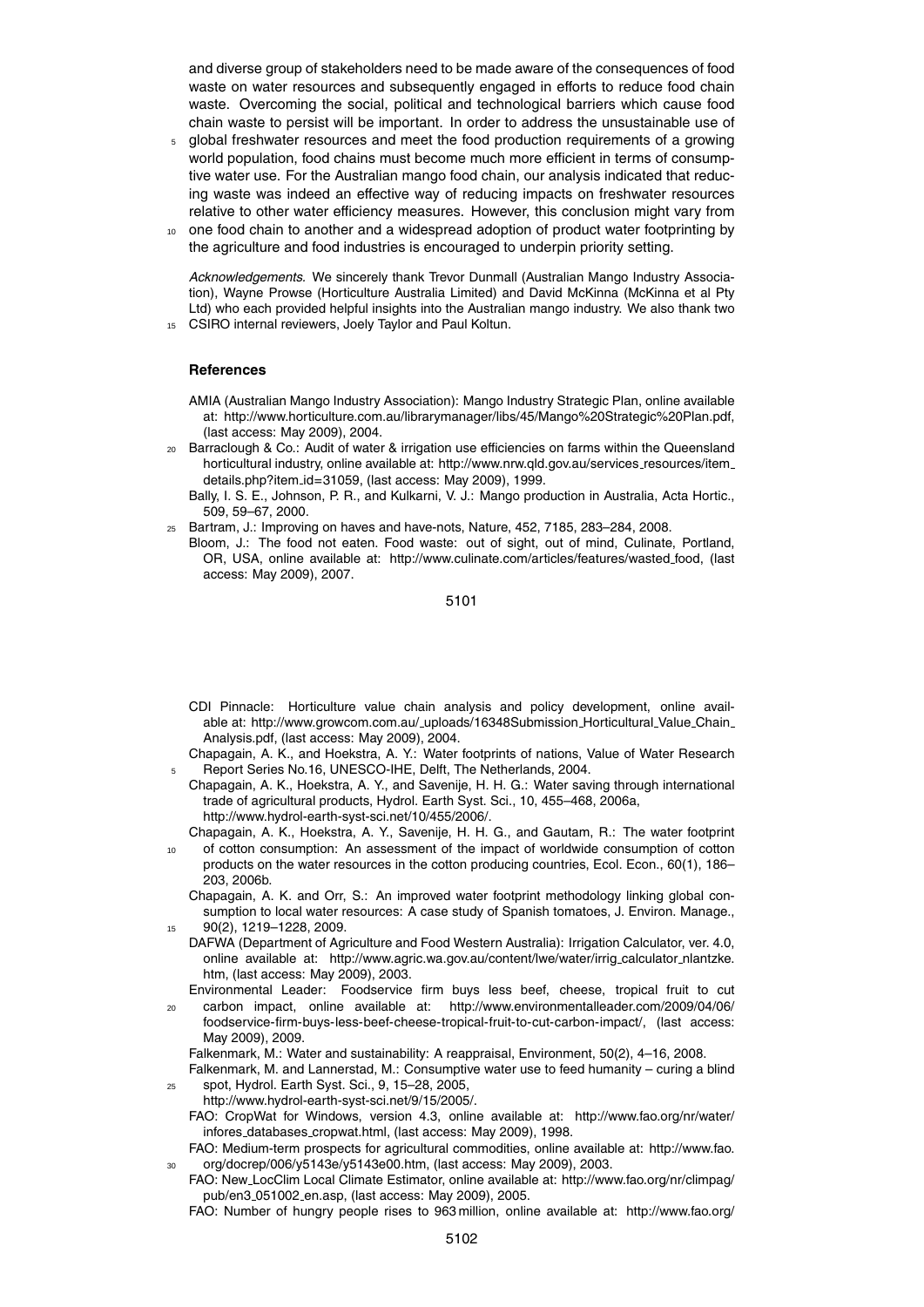news/story/en/item/8836/, (last access: May 2009), 2008a.

- FAO: The state of food insecurity in the world, online available at: http://www.fao.org/docrep/ 011/i0291e/i0291e00.htm, (last access: May 2009), 2008b.
- Godinho, M.: Let's waste not while others are wanting, in: The Age, Melbourne, Australia, 1 May 2009.
- Growcom: Benchmark irrigating mangoes, Water for Profit Fact Sheet, Growcom, Fortitude Valley, Queensland, Australia, 2004.
- Hennessy, C.: Implementing a top end better mangoes project, in: Mango Industry Report 07/08, Australian Mango Industry Association, Mareeba, Australia, 2008.
- <sup>10</sup> Henningsson, S., Hyde, K., Smith, A., and Campbell, M.: The value of resource efficiency in the food industry: A waste minimisation project in East Anglia, UK, J. Clean Prod., 12(5), 505–512, 2004.
	- Johnson, P. R. and Parr, D.: Mango growing in Western Australia, online available at: http://www.agric.wa.gov.au/content/hort/fn/cp/pawpaws/b4348 index.htm, (last access: May 2009), 2007.
	- Kader, A. A.: Increasing food availability by reducing postharvest losses of fresh produce, Acta Hortic., 682, 2169–2175, 2005.
	- Kulkarni, V. J. and Landon-Lane, C.: Report on mango growers' survey, Technical Bulletin 183, Northern Territory Department of Primary Industries and Fisheries, Darwin, Australia, 1992.
- <sup>20</sup> Lebel, L. and Lorek, S.: Enabling sustainable production-consumption systems, Ann. Rev. Environ. Resour., 33, 241–275, 2008.
	- Ledger, S. N., Campbell, T. P., Holmes, R. J., Kernot, I. I., and Hofman, P. J.: Improving knowledge and practices in mango supply chains, in: Proceedings of the Australian Postharvest Horticulture Conference, Brisbane, Australia, 1–3 October, 2003, 77–79, 2003.
- <sup>25</sup> Liu, J. and Savenije, H. H. G.: Food consumption patterns and their effect on water requirement in China, Hydrol. Earth Syst. Sci., 12, 887–898, 2008, http://www.hydrol-earth-syst-sci.net/12/887/2008/.
	- Liu, J. G., Yang, H., and Savenije, H. H. G.: China's move to higher-meat diet hits water security, Nature, 454, 7203, p. 397, 2008.
- <sup>30</sup> Liu, J. G., Zehnder, A. J. B., and Yang, H.: Global consumptive water use for crop production: The importance of green water and virtual water, Water Resour. Res., 45, W05428, doi:10.1029/2007WR006051, 2009.

Liu, J. G., Zehnder, A. J. B., and Yang, H.: Historical trends in China's virtual water trade, Water

5103

Int., 32(1), 78–90, 2007.

- Lundqvist, J., Barron, J., Berndes, G., Berntell, A., Falkenmark, M., Karlberg, L., and Rockström, J.: Water pressure and increases in food & bioenergy demand implications of economic growth and options for decoupling, in: Scenarios on Economic Growth and Resource
- <sup>5</sup> Demand, Swedish Environmental Advisory Council, Ministry of the Environment, Stockholm, Sweden, 2007.
	- Lundqvist, J., de Fraiture, C., and Molden, D.: Saving water: From field to fork, SIWI Policy Brief, Stockholm International Water Institute, Stockholm, Sweden, 2008.
- Macnish, A. J., Joyce, D. C., and Hetherington, S. E.: Packaging to reduce water loss can delay ripening of mango (Mangifera indica L. cv. "Kensington Pride") fruit, Aust. J. Exp. Agr., 37(4), 463–467, 1997.
	- McKinna, D.: Australian mango industry: Consumer market research, usage & attitude, purchasing & consumption, Horticulture Australia Limited, Sydney, Australia, 2005.
- Meeusen, M. and Hagelaar, G.: Food losses: what do stakeholders think? A study of per-<sup>15</sup> ception, attitude and behaviour of stakeholders to prevent food losses, Report 2008-014, Landbouw-Economisch Instituut, Den Haag, The Netherlands, 2008.
	- Molden, D., de Fraiture, C., and Rijsberman, F.: Water scarcity: The food factor, Issues Sci. Technol., 23(4), 39–48, 2007.
- Morgan, E.: Fruit and vegetable consumption and waste in Australia, Victorian Health Promo-<sup>20</sup> tion Foundation, Carlton South, Australia, 2009.
- Nellemann, C., MacDevette, M., Manders, T., Eickhout, B., Svihus, B., Prins, A. G., and Kaltenborn, B. P. (Eds.): The environmental food crisis: The environment's role in averting future food crises, UNEP rapid response assessment, United Nations Environment Programme, UNEP/GRID-Arendal, Arendal, Norway, 2009.
- <sup>25</sup> NSW DPI (New South Wales Department of Primary Industries): Mango Growing. Agfact H6.1.10, fourth edition, NSW Centre for Tropical Horticulture, Alstonville, Australia, 2004.
	- Ngo, H. and Owens, G.: The profitability of mangoes in the top end, Technical Bulletin 301, Northern Territory Government Department of Business, Industry & Resource Development, Darwin, Australia, 2002.
- <sup>30</sup> NT DPIFM (Northern Territory Department of Primary Industry, Fisheries and Mines): Growing Note FG8 – Mango, online available at: http://www.nt.gov.au/d/Content/File/p/Fruit/ FG8 mango.pdf, (last access: May 2009), 2006.

Pagan, B. and Prasad, P.: The Queensland food eco-efficiency project: Reducing risk and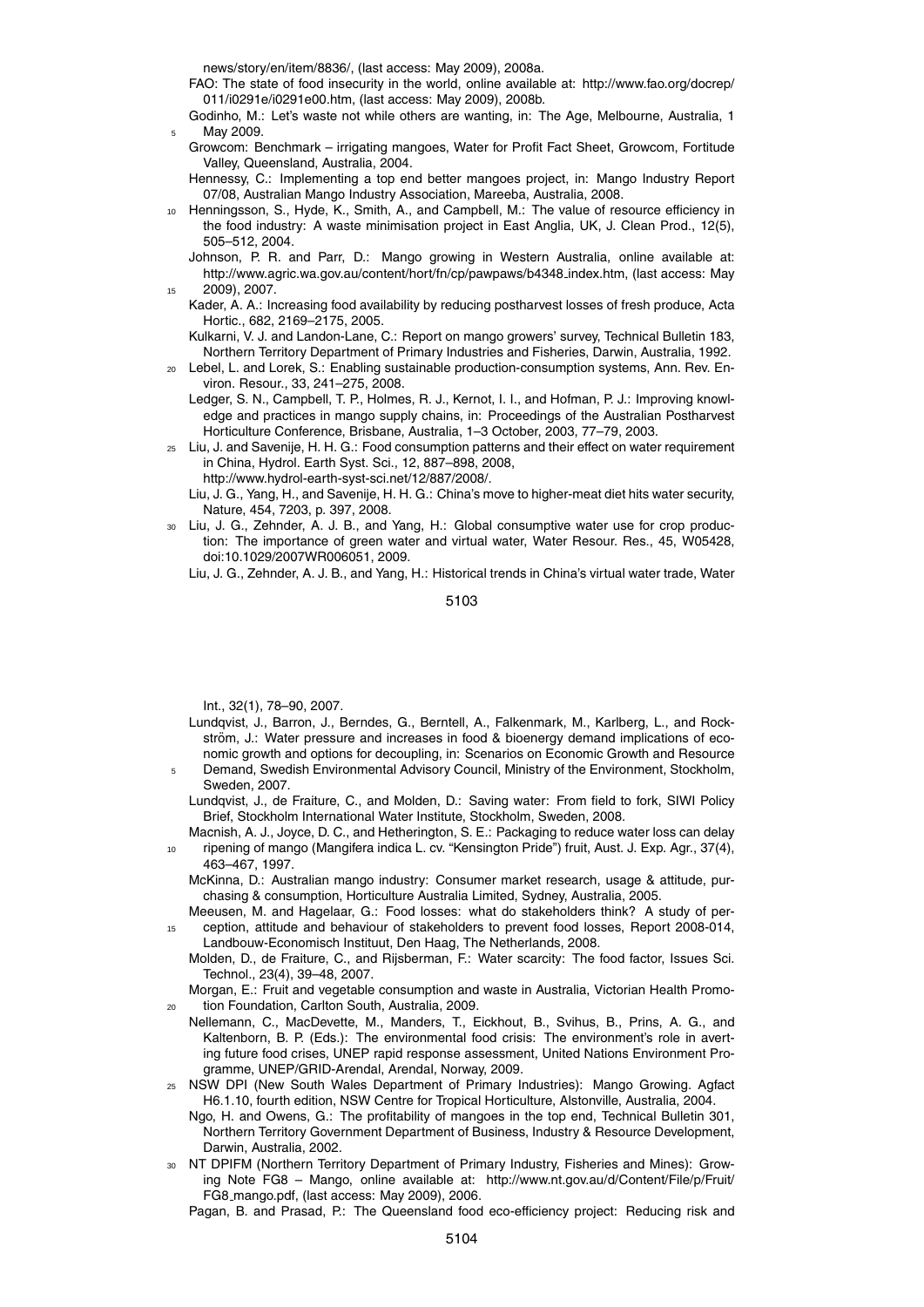improving competitiveness, J. Clean Prod., 15(8–9), 764–771, 2007.

- Pfister, S., Koehler, A., and Hellweg, S.: Assessing the environmental impacts of freshwater consumption in LCA, Environ. Sci. Technol., 43(11), 4098–4104, 2009.
- Ridoutt, B. G., Eady, S. J., Sellahewa, J., Simons, L., and Bektash, R.: Water footprinting at the <sup>5</sup> product brand level: case study and future challenges, J. Clean Prod., 17(13), 1228–1235, 2009a.
- Ridoutt, B. G., Eady, S. J., Sellahewa, J., Simons, L., and Bektash, R.: Product water footprinting: How transferable are the concepts from carbon footprinting? In: Proceedings of the 6th Australian Conference on Life Cycle Assessment: Sustainability Tools for a New Climate, <sup>10</sup> Melbourne, Australia, 16–19 February 2009b.
- Ridoutt, B. G. and Pfister, S.: A new approach to water footprinting to make transparent the impacts of consumption and production on global freshwater scarcity, Global Environ. Chang., in review, 2009.
- Rockström, J.: Water for food and nature in drought-prone tropics: Vapour shift in rain-fed <sup>15</sup> agriculture, Philos. T. Roy. Soc. B, 358, 1440, 1997–2009, 2003.
	- Rockström, J. and Barron, J.: Water productivity in rainfed systems: Overview of challenges and analysis of opportunities in water scarcity prone savannahs, Irrigation Sci., 25(3), 299– 311, 2007.
- Rockström, J., Falkenmark, M., Karlberg, L., Hoff, H., Rost, S., and Gerten, D.: Future water <sup>20</sup> availability for global food production: The potential of green water for increasing resilience to global change, Water Resour. Res., 45, W00A12, doi:10.1029/2007WR006767, 2009.
	- Rockström, J., Lannerstad, M., and Falkenmark, M.: Assessing the water challenge of a new green revolution in developing countries, P. Natl. Acad. Sci. USA, 104(15), 6253–6260, 2007. Rost, S., Gerten, D., and Heyder, U.: Human alterations of the terrestrial water cycle through
- <sup>25</sup> land management, Adv. Geosci., 18, 43–50, 2008, http://www.adv-geosci.net/18/43/2008/.
	- Scanlon, B. R., Jolly, I., Sophocleous, M., and Zhang, L.: Global impacts of conversions from natural to agricultural ecosystems on water resources: Quantity versus quality, Water Resour. Res., 43(3), WO3437, doi:10.1029/2006WR005486, 2007.
- <sup>30</sup> UNESCO-WWAP: Water: A Shared Responsibility: The United Nations World Water Development Report 2, United Nations Educational Scientific and Cultural Organization-World Water Assessment Programme, Paris, France, 2006.

WFN (Water Footprint Network): Glossary – Water Footprint, online available at: www.

5105

waterfootprint.org/?page=files/DefinitionWaterFootprint, (last access: Feburary 2009), 2009.

- Woolworths Limited: Corporate Responsibility Report 2008, online available at: http: //crreport08.woolworthslimited.com.au/about woolworths.php, (last access: May 2009), 2008
- WRAP (Waste and Resources Action Programme): The Food We Waste, online available at: http://www.wrap.org.uk/downloads/The\_Food\_We\_Waste\_v2\_2\_3e1bd9e2.5635. pdf, (last access: May 2009), 2008.
- Yang, H., Wang, L., Abbaspour, K. C., and Zehnder, A. J. B.: Virtual water trade: an assessment
- of water use efficiency in the international food trade, Hydrol. Earth Syst. Sci., 10, 443-454, 2006,

http://www.hydrol-earth-syst-sci.net/10/443/2006/.

- Yang, H. and Zehnder, A.: "Virtual water": An unfolding concept in integrated water resources management, Water Resour. Res., 43, W12301, doi:10.1029/2007WR006048, 2007.
- <sup>15</sup> Zhang, L., Dawes, W. R., and Walker, G. R.: Response of mean evapotranspiration to vegetation changes at catchment scale, Water Resour. Res., 37(3), 701–708, 2001.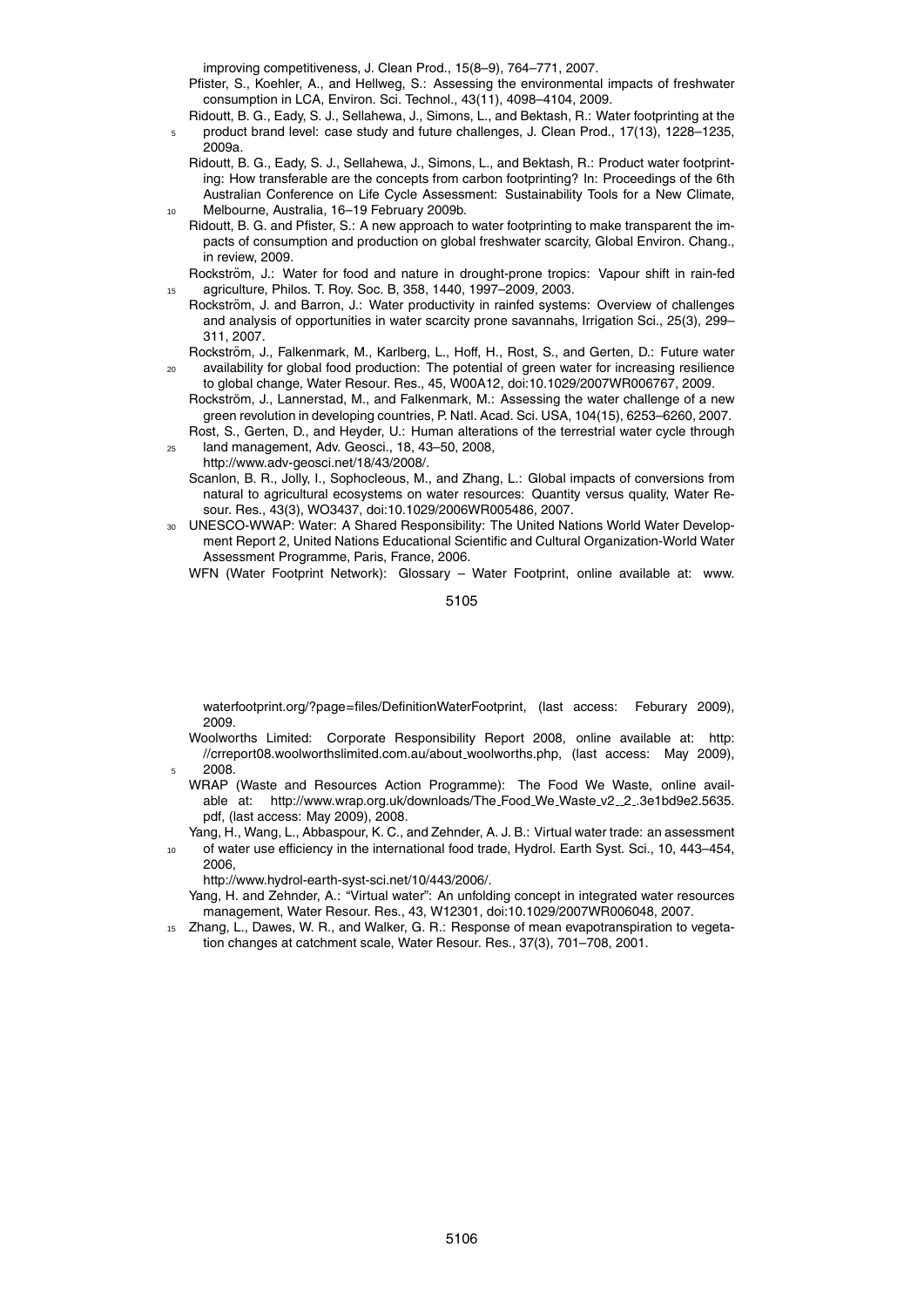#### **Table 1.** Major mango producing regions in Australia.

| Region                          | Production<br>$(tyr^{-1})^a$ | ℅    |
|---------------------------------|------------------------------|------|
| Burdekin/Townsville, Queensland | 12737                        | 23.2 |
| Mareeba, Queensland             | 18563                        | 33.8 |
| Bundaberg, Queensland           | 2100                         | 3.8  |
| Northern New South Wales        | 800                          | 1.5  |
| Darwin, Northern Territory      | 12792                        | 23.3 |
| Katherine, Northern Territory   | 6430                         | 11.7 |
| Kununurra, Western Australia    | 1470                         | 2.7  |
| Total                           | 54893                        | 100  |

<sup>a</sup> Based on 2004/05 season. Source: Australian Mango Industry Association and Northern Territory Government, Department of Regional Development, Primary Industry, Fisheries and Resources.

5107

**Table 2.** Crop water requirements for Australian mango.

| Region                          | Crop water<br>requirement<br>$(mm yr^{-1})^a$ | Effective<br>rainfall<br>$(mm yr^{-1})^a$ | Irrigation<br>requirement<br>$(mm yr^{-1})^a$ | Recommended<br>irrigation<br>$(mm yr^{-1})^b$ |
|---------------------------------|-----------------------------------------------|-------------------------------------------|-----------------------------------------------|-----------------------------------------------|
| Burdekin/Townsville, Queensland | 1679                                          | 765                                       | 914                                           | 680                                           |
| Mareeba, Queensland             | 1664                                          | 1053                                      | 697                                           | 370                                           |
| Bundaberg, Queensland           | 1570                                          | 866                                       | 703                                           | 400                                           |
| Northern New South Wales        | 1288                                          | 1223                                      | 215                                           | 0                                             |
| Darwin, Northern Territory      | 1989                                          | 915                                       | 1142                                          | 438                                           |
| Katherine, Northern Territory   | 1932                                          | 671                                       | 1266                                          | 438                                           |
| Kununurra, Western Australia    | 2045                                          | 580                                       | 1466                                          | 1060                                          |

<sup>a</sup> CropWat for Windows ver. 4.3 (FAO, 1998);

<sup>b</sup> Source: Barraclough and Co (1999), Ngo and Owens (2002), DAFWA (2003), NSW DPI (2004), NT DPIFM (2006), Johnson and Parr (2007).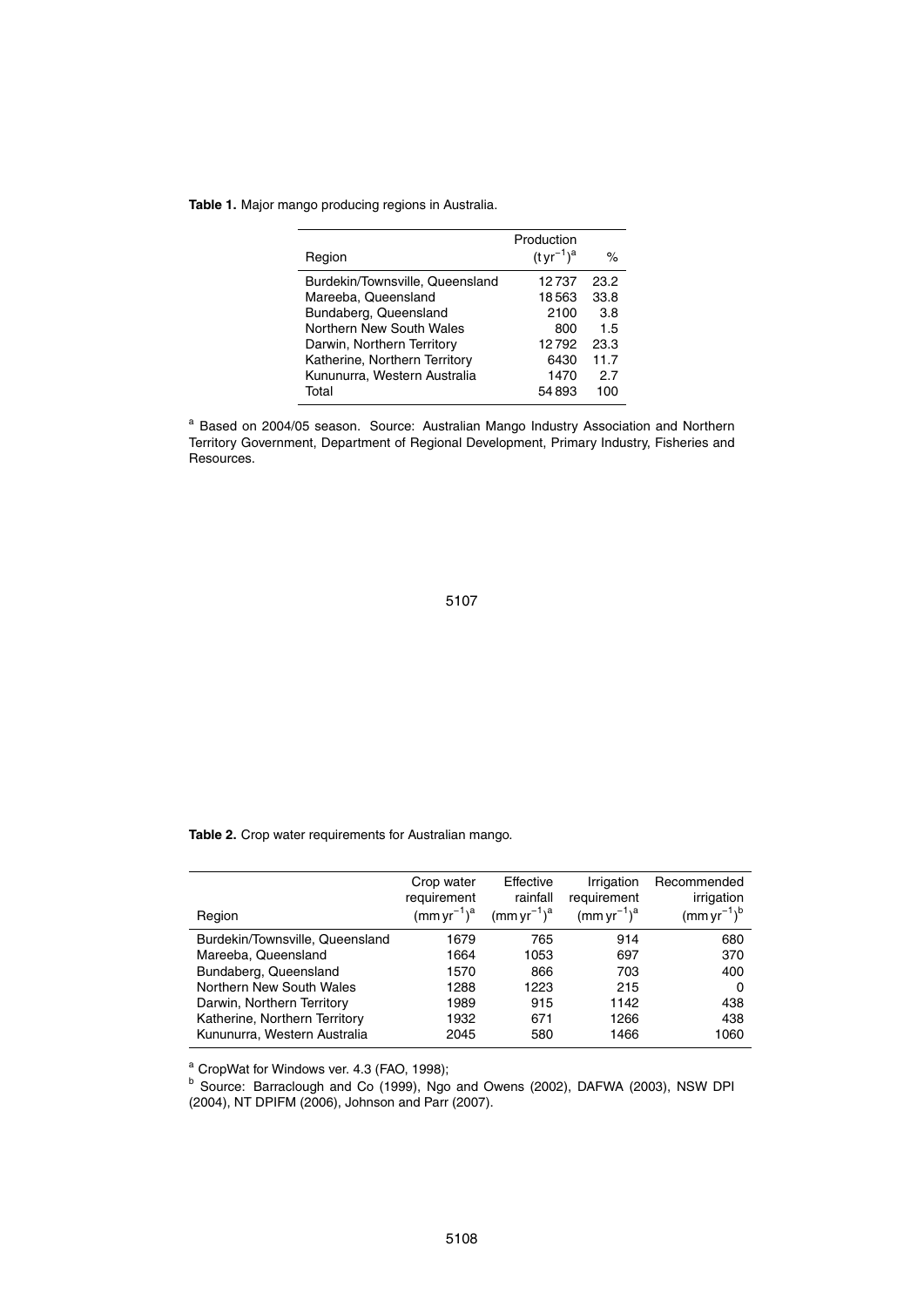|                                 |               | Mango                 |      | Forest     |      |            |
|---------------------------------|---------------|-----------------------|------|------------|------|------------|
|                                 |               | Effective             |      |            |      |            |
|                                 | Precipitation | rainfall              | Loss | EТ         | _OSS | Difference |
| Region                          | $(mm)^a$      | $\text{(mm)}^{\rm b}$ | (%)  | $(mm)^{c}$ | (%)  | (mm)       |
| Burdekin/Townsville, Queensland | 1040          | 765                   | 74   | 867        | 83   | $-102$     |
| Mareeba, Queensland             | 2123          | 1053                  | 50   | 1289       | 61   | $-236$     |
| Bundaberg, Queensland           | 1069          | 866                   | 81   | 885        | 83   | $-18$      |
| Northern New South Wales        | 1708          | 1223                  | 72   | 1172       | 69   | 51         |
| Darwin, Northern Territory      | 1684          | 915                   | 54   | 1164       | 69   | $-249$     |
| Katherine, Northern Territory   | 956           | 671                   | 70   | 816        | 85   | $-145$     |
| Kununurra, Western Australia    | 778           | 580                   | 75   | 695        | 89   | $-115$     |

**Table 3.** Impact of land use on blue water resources: comparison of mango growing with a forest ecosystem.

a New\_LocClim Local Climate Estimator (FAO, 2005);

b CropWat for Windows ver. 4.3 (FAO, 1998);

<sup>c</sup> Evapotranspiration (ET) for a forested ecosystem calculated using the method of Zhang et al. (2001).

# 5109

**Table 4.** Virtual water content (VWC, Gl) of Australian mango production (at orchard gate) based on an average annual production of 44 692 t distributed across the major mango producing regions as described in Table 1. The land use impact, blue water impact and water footprint (WF, all Gl) were calculated following the method of Ridoutt and Pfister (2009). The water footprint calculation uses the Water Stress Index (WSI) of Pfister et al. (2009; Fig. 2).

| Region                             | Green<br>VWC | <b>Blue</b><br><b>VWC</b> | Grav<br><b>VWC</b> | Total<br><b>VWC</b> | Land use<br>impact | <b>Blue water</b><br>impact | WF    |
|------------------------------------|--------------|---------------------------|--------------------|---------------------|--------------------|-----------------------------|-------|
| Burdekin/Townsville, Queensland    | 12.6         | 11.2                      | 1.2                | 25.0                | 0                  | 12.4                        | 1.36  |
| Mareeba, Queensland                | 25.3         | 8.9                       | 1.7                | 36.0                | 0                  | 10.6                        | 0.11  |
| Bundaberg, Queensland              | 2.4          | 1.1                       | 0.2                | 3.6                 | 0                  | 1.3                         | 0.016 |
| Northern New South Wales           | 1.3          | < 0.1                     | < 0.1              | 1.3                 | < 0.1              | 0.1                         | 0.014 |
| Darwin, Northern Territory         | 15.2         | 7.3                       | 1.2                | 23.6                | 0                  | 8.5                         | 0.086 |
| Katherine, Northern Territory      | 5.6          | 3.7                       | 0.6                | 9.8                 | 0                  | 4.3                         | 0.043 |
| Kununurra, Western Australia       | 1.1          | 2.0                       | 0.1                | 3.3                 | 0                  | 2.1                         | 0.076 |
| <b>Total Australian production</b> | 63.4         | 34.2                      | 5.1                | 102.7               | 0.1                | 39.3                        | 1.71  |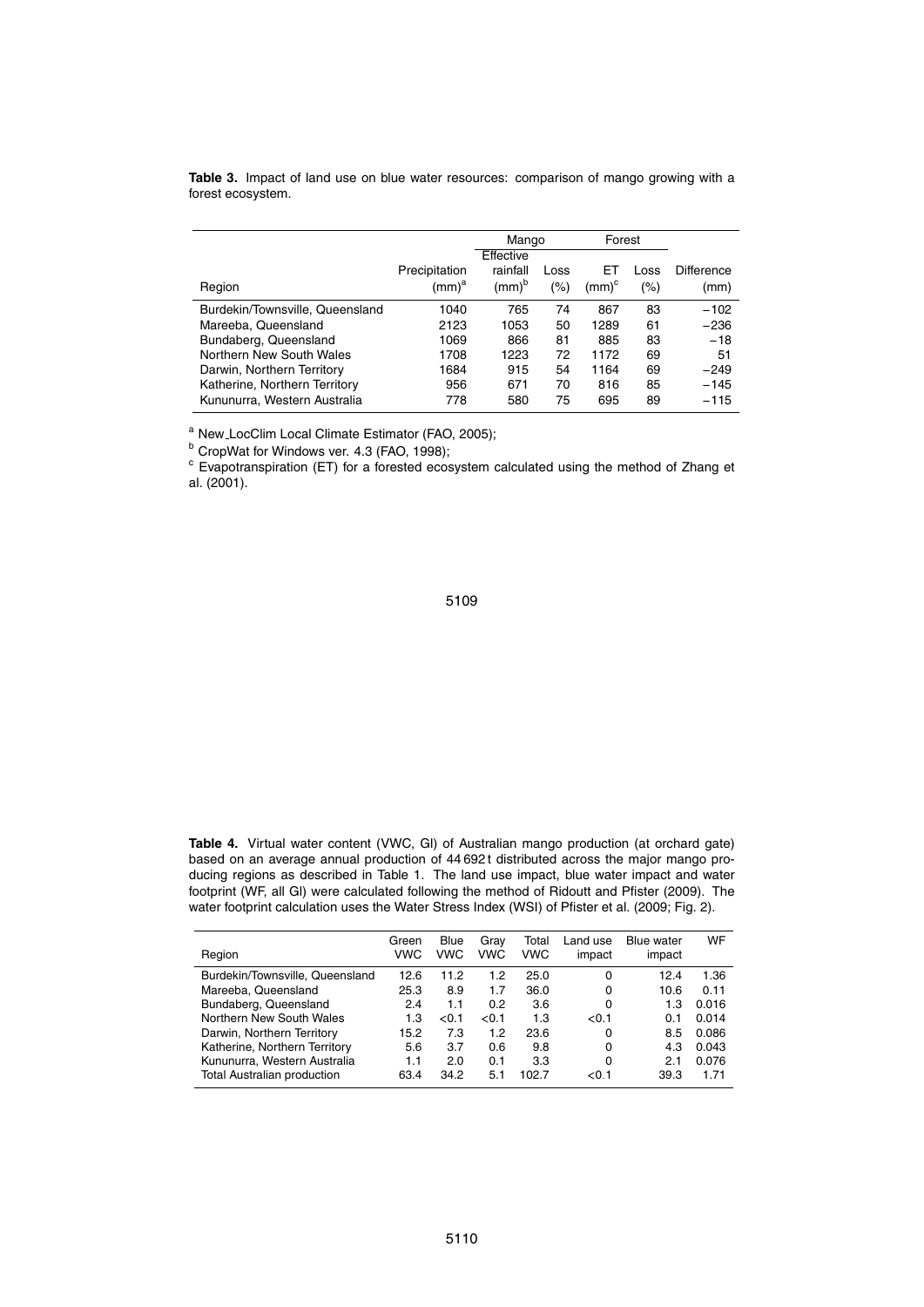|                    | One kg of Australian-grown<br>fresh mango consumed by an<br>Australian household |                  |       |           | Annual consumption of<br>Australian-grown fresh mango<br>by Australian households |                   |      |           |
|--------------------|----------------------------------------------------------------------------------|------------------|-------|-----------|-----------------------------------------------------------------------------------|-------------------|------|-----------|
|                    |                                                                                  | WF<br>Blue water |       |           |                                                                                   | <b>Blue</b> water |      |           |
|                    | VWC                                                                              | impact           | WF    | (Aust-eg) | <b>VWC</b>                                                                        | impact            | WF   | (Aust-eg) |
|                    | (1)                                                                              | $($ l            | $($ l | (I)       | (GI)                                                                              | (GI)              | (GI) | (GI)      |
| Consumed fruit     | 2429                                                                             | 931              | 41    | 101       | 37.7                                                                              | 14.4              | 0.63 | 1.56      |
| Distribution waste | 1921                                                                             | 736              | 32    | 80        | 29.8                                                                              | 11.4              | 0.50 | 1.24      |
| Consumer waste     | 867                                                                              | 332              | 14    | 36        | 13.5                                                                              | 5.2               | 0.22 | 0.56      |
| Total              | 5218                                                                             | 1999             | 87    | 217       | 81.0                                                                              | 31.0              | 1.35 | 3.36      |

**Table 5.** Virtual water content (VWC), blue water impact, water footprint (WF) and Australianequivalent water footprint of Australian grown fresh mango consumed by Australian households.

5111



Fig. 1. Revised method of calculating product water footprints incorporating water stress characterisation factors (Ridoutt and Pfister, 2009).